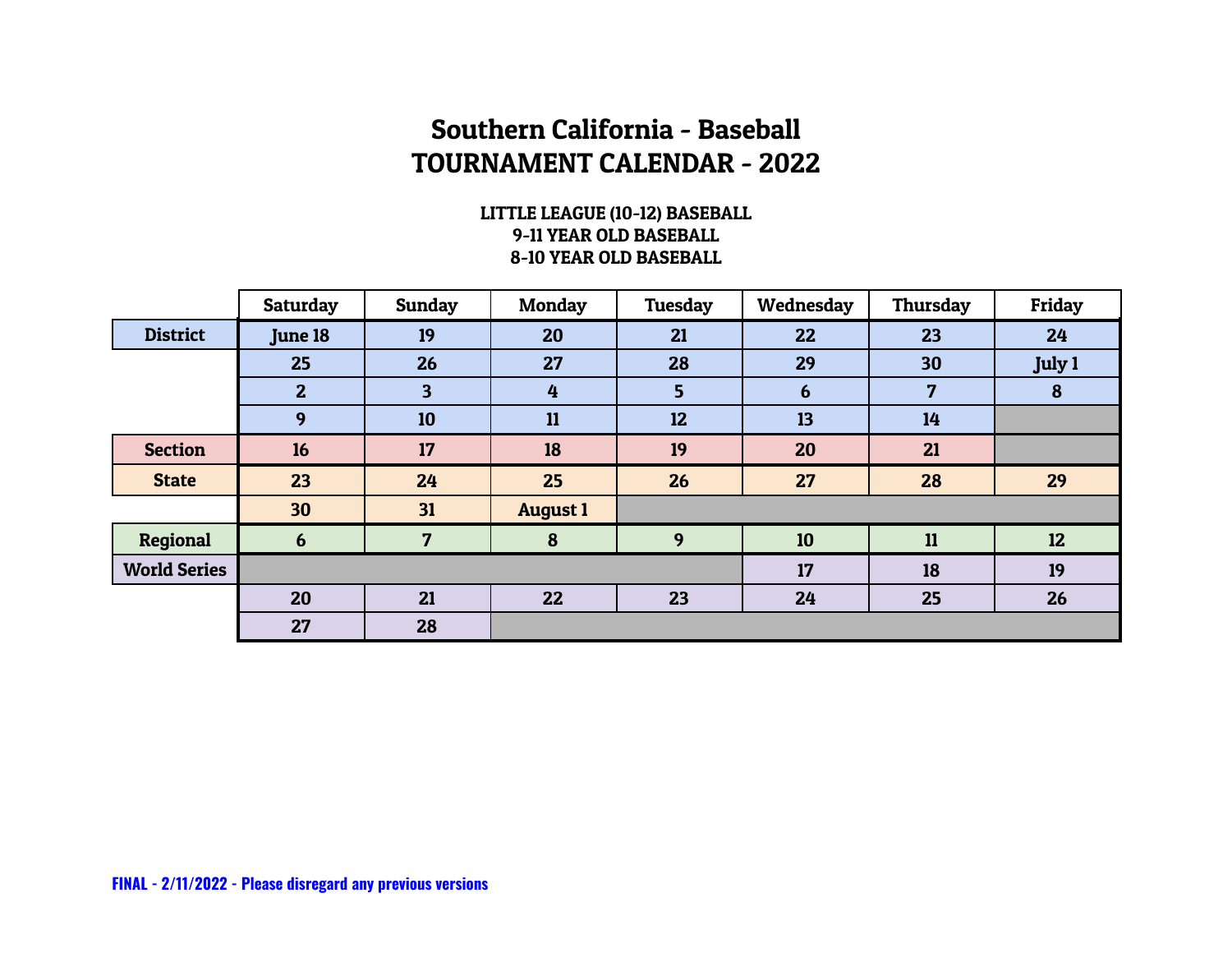### INTERMEDIATE (50-70) BASEBALL

|                     | <b>Saturday</b> | Sunday | <b>Monday</b>   | Tuesday      | Wednesday | Thursday | Friday          |
|---------------------|-----------------|--------|-----------------|--------------|-----------|----------|-----------------|
| <b>District</b>     | <b>June 18</b>  | 19     | 20              | 21           | 22        | 23       | 24              |
|                     | 25              | 26     | 27              | 28           |           |          |                 |
| <b>Section</b>      |                 |        |                 |              |           | 30       | July 1          |
|                     | $\mathbf{2}$    | 3      | 4               | 5            |           |          |                 |
| <b>State</b>        |                 |        |                 |              |           | 7        | 8               |
|                     | 9               | 10     | 11              | 12           | 13        | 14       | 15              |
| Regional            |                 |        |                 |              | 20        | 21       | 22              |
|                     | 23              | 24     | 25              | 26           | 27        | 28       |                 |
| <b>World Series</b> |                 | 31     | <b>August 1</b> | $\mathbf{2}$ | 3         | 4        | $5\overline{)}$ |
|                     | 6               | 7      |                 |              |           |          |                 |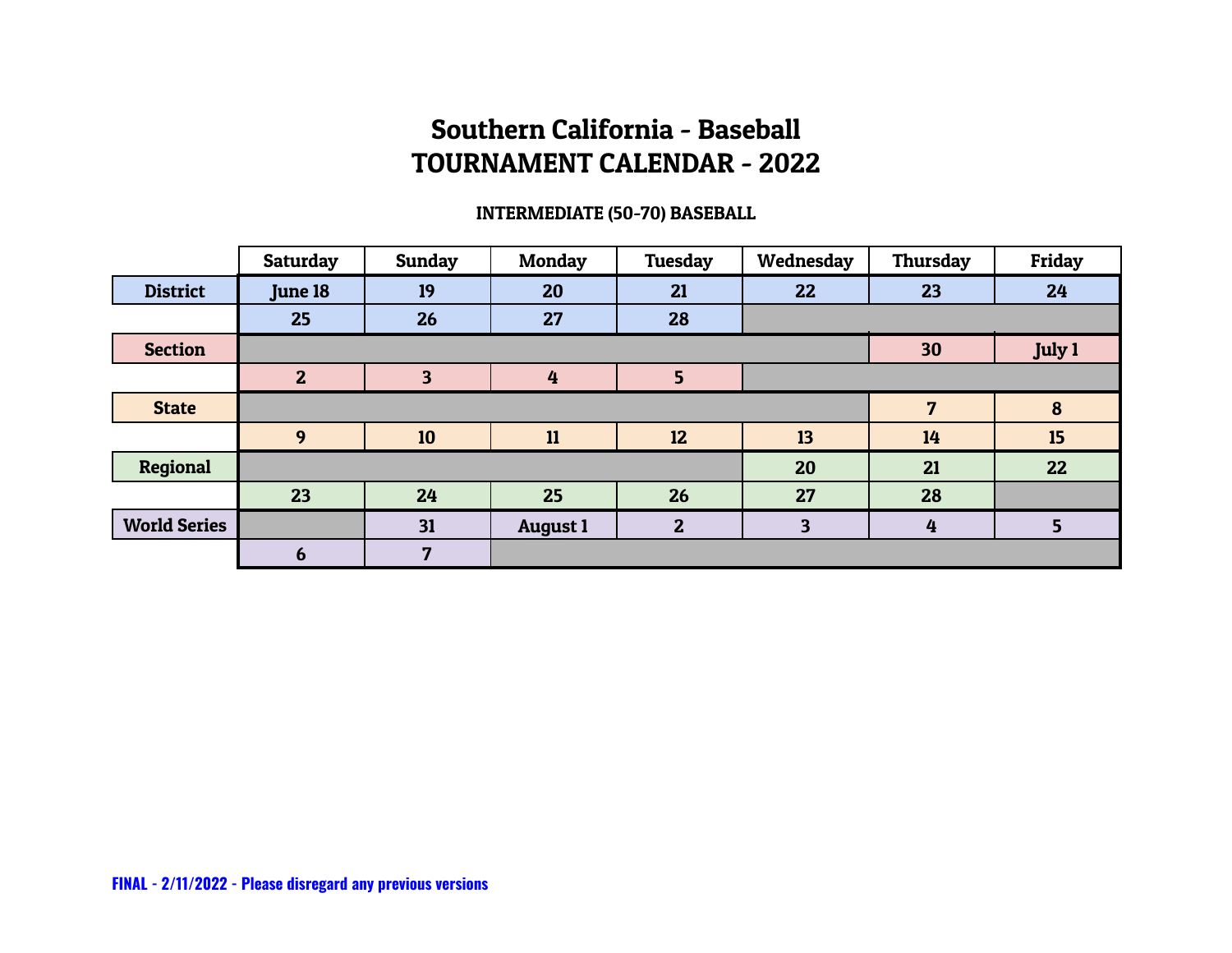### JUNIOR LEAGUE BASEBALL

|                     | Saturday       | <b>Sunday</b>           | <b>Monday</b> | <b>Tuesday</b> | Wednesday       | Thursday | Friday |
|---------------------|----------------|-------------------------|---------------|----------------|-----------------|----------|--------|
| <b>District</b>     | <b>June 18</b> | 19                      | 20            | 21             | 22              | 23       | 24     |
|                     | 25             | 26                      | 27            | 28             | 29              | 30       | July 1 |
|                     | $\mathbf{2}$   | $\overline{\mathbf{3}}$ | 4             | 5 <sub>5</sub> | $6\phantom{1}6$ | 7        | 8      |
|                     | 9              | 10                      | 11            | 12             |                 |          |        |
| <b>Section</b>      |                |                         |               |                |                 | 14       | 15     |
|                     | 16             | 17                      | 18            | 19             |                 |          |        |
| <b>State</b>        |                |                         |               |                |                 | 21       | 22     |
|                     | 23             | 24                      | 25            | 26             | 27              | 28       | 29     |
| <b>Regional</b>     |                |                         |               |                | <b>August 3</b> | 4        | 5      |
|                     | 6              | 7                       | 8             | 9              | 10              | 11       |        |
| <b>World Series</b> |                | 14                      | 15            | 16             | 17              | 18       | 19     |
|                     | 20             | 21                      |               |                |                 |          |        |